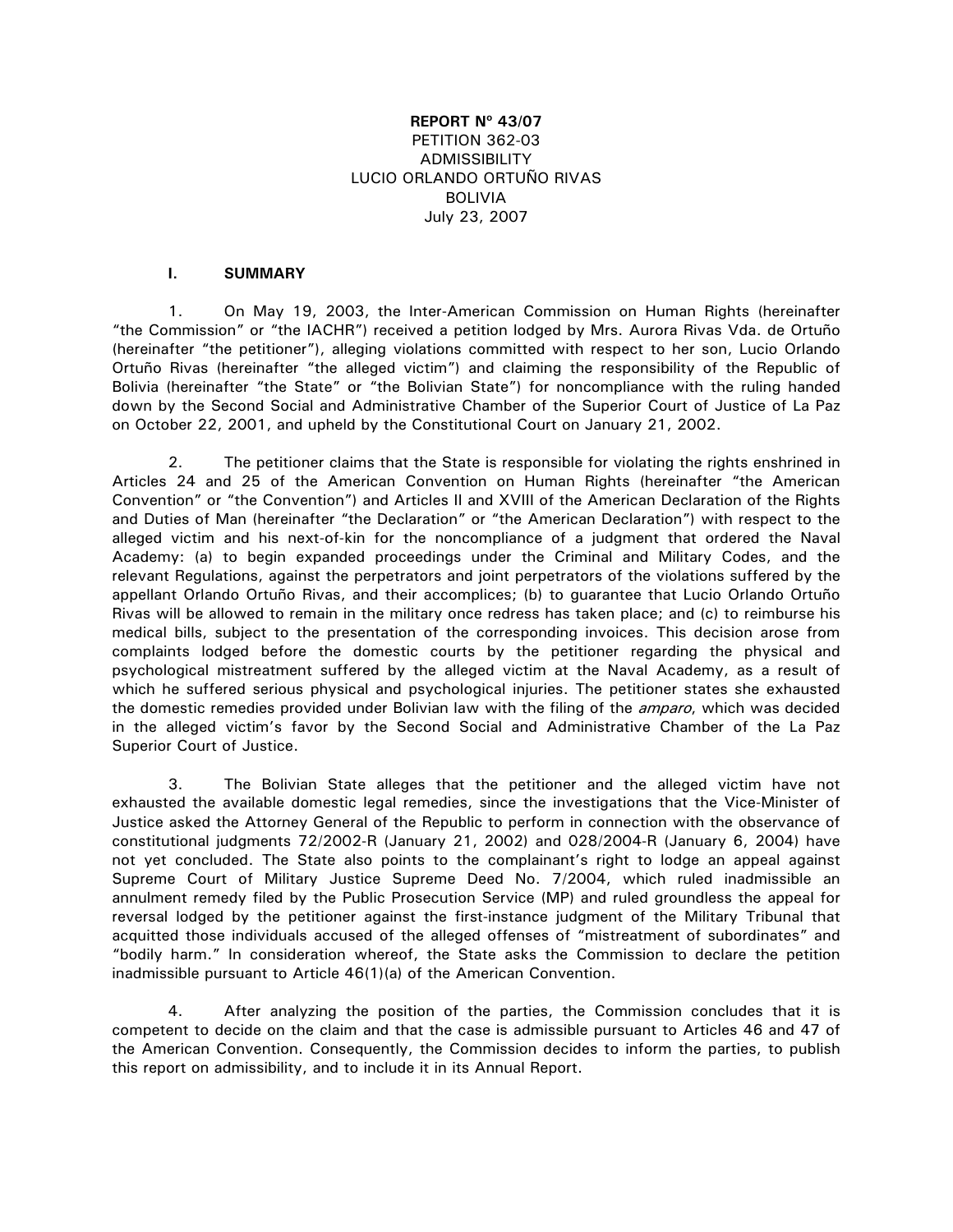#### **II. PROCESSING BEFORE THE COMMISSION**

5. On May 19, 2003, the Commission received a petition lodged by Mrs. Aurora Rivas Vda. de Ortuño against the Republic of Bolivia on behalf of her son, Lucio Orlando Ortuño Rivas, and his next-of-kin.

6. The Commission registered the petition as No. 362/03 and, on October 14, 2004, forwarded the relevant parts to the State in compliance with Article 30(3) of its Rules of Procedure.

7. On December 23, 2004, the Bolivian State requested a 60-day extension of the deadline for submitting its report on the case.

8. On March 4, 2005, the Commission granted the State a 30-day extension.

9. On May 6, 2005, the Commission received the comments submitted by the State regarding this petition.

10. On May 16, 2005, the Commission forwarded the relevant parts of the information furnished by the State to the petitioner.

11. On July 6 and 11, 2005, the Commission received comments from the petitioner, which were forwarded to the State on July 21, 2005.

12. On October 13, 2005 the Commission received a second report from the State of Bolivia, which was forwarded to the petitioner on October 19, 2005.

13. On December 13, 2006, the IACHR asked the petitioner to submit updated information.

14. On January 22, 2007, additional information was received from the petitioner, which was forwarded to the State on February 20, 2007.

## **III. POSITIONS OF THE PARTIES**

## **A. Petitioner**

 $\overline{\phantom{0}}$ 

15. It is claimed that the Republic of Bolivia violated Lucio Orlando Ortuño Rivas's right to equality before the law and to judicial protection, as enshrined in the American Declaration of the Rights and Duties of Man and the American Convention on Human Rights by failing to implement a judgment handed down in his favor.

16. The petitioner reports that on December 7, 2000, her son Lucio Orlando Ortuño Rivas decided to enter the Naval Academy, at which time he enjoyed good physical and intellectual health.

[1](#page-1-0)7. She claims that because of racism<sup>1</sup> in the military exercises carried out at the Naval Academy, a group of officials and upper-class cadets administered beatings to her son, claiming that

<span id="page-1-0"></span><sup>&</sup>lt;sup>1</sup> Opinión newspaper of 27/17/2003: "Discrimination cadet not reinstated at Academy despite court rulings. Aurora Rivas, the cadet's mother, said that although former Commander of the Navy Adm. Jorge Badani ordered the prosecution of cadets Boris Michel Calle, Walter Alpira Benítez, Gonzalo Mercado Mayta, and Douglas Rioja Paredes for inflicting wounds of varying degrees of severity on her son, in addition to the psychological harm caused by their systematic campaign of racial discrimination against him, the school has not corrected its mistakes."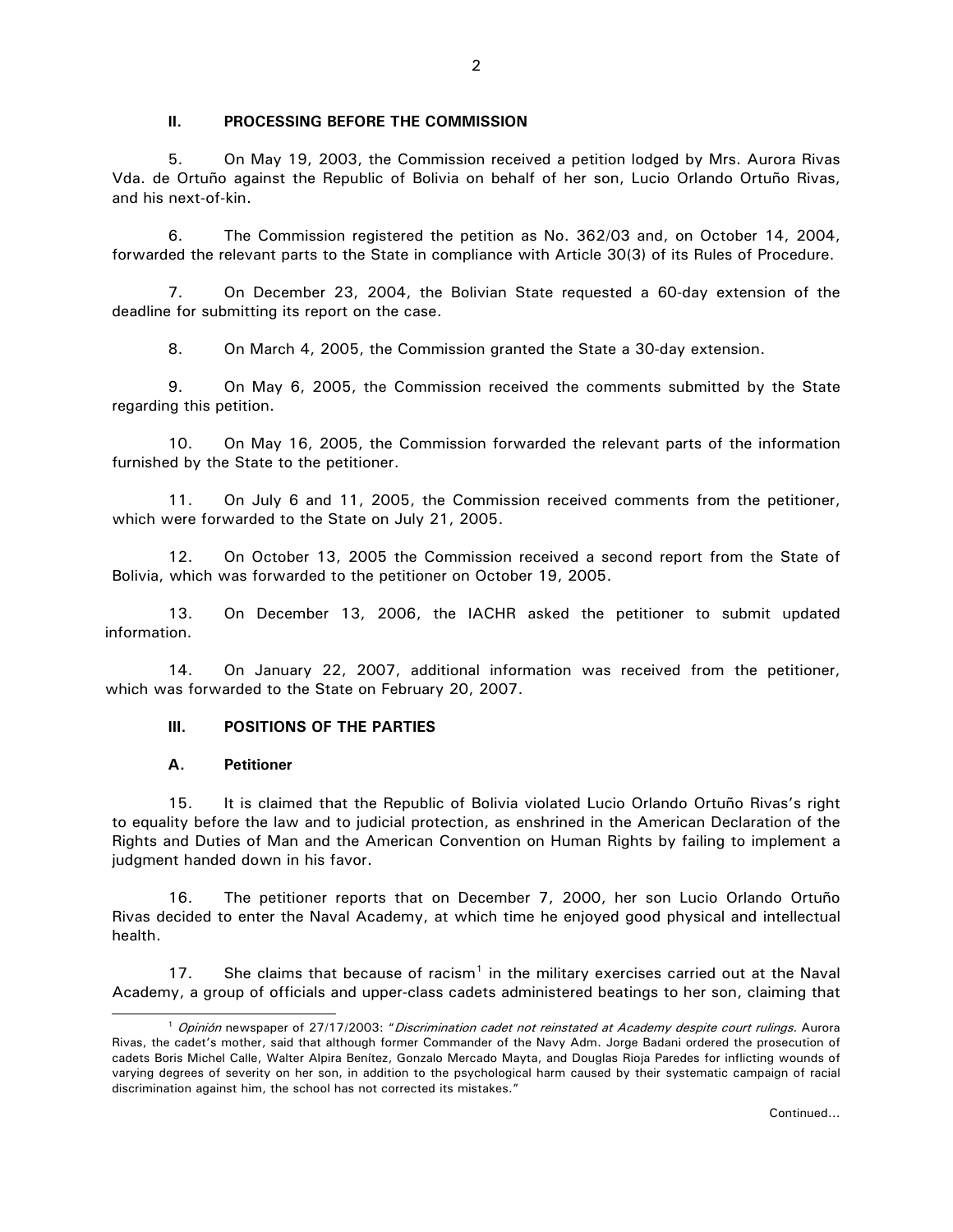he did not do the exercises correctly, that he was a lazy cadet,<sup>[2](#page-2-0)</sup> that he wasn't interested in marching and, because of that, his squadron was frequently punished on his account.<sup>[3](#page-2-1)</sup> She reports that as a result of these beatings handed out in February and March 2001, her son was hospitalized for cervical lordosis and other injuries.<sup>[4](#page-2-2)</sup>

18. Because of this situation the petitioner filed an *amparo* before the Second Social and Administrative Chamber of the La Paz Superior Court of Justice. Its ruling which was given in her son's favor<sup>[5](#page-2-3)</sup> was upheld on consultation by the Constitutional Court.<sup>[6](#page-2-4)</sup> The Constitutional Court admitted the constitutional *amparo* and upheld the decision of the Superior Court of the La Paz Judicial District, ordering: (a) to initiate an extensive proceeding under the Criminal and Military Codes, and the relevant Regulations, against the perpetrators joint perpetrators and accomplices of the violations suffered by the appellant Orlando Ortuño Rivas; (b) to guarantee that Lucio Orlando Ortuño Rivas will be allowed to remain in the military once rehabilitation has taken place; and (c) to reimburse his medical expenses, subject to the presentation of the corresponding invoices.<sup>[7](#page-2-5)</sup>

19. She reports that to date, the judgment of the Constitutional Court has not been enforced, due to the continuation of discriminatory attitudes within the Naval Academy. She states that on account of the actions taken to enforce her son's rights, the Naval Academy began a series of investigations and inquiries against her and against her son for falsification of documents, which were used as a pretext to expel the alleged victim from the military and avoid complying with the decision handed down in his favor.<sup>[8](#page-2-6)</sup> The petitioner states that because of the noncompliance with

…continuation

j

<span id="page-2-1"></span><sup>3</sup> Statement given by Julio Walter Alpire Benítez, one of the accused cadets, recorded in the confession statement dated May 22, 2002.

<span id="page-2-2"></span>4 See: decision of the 4th Sentencing Court of the La Paz Superior District Court, judgment 18/2006 of October 23, 2006, in which it was established as proven fact that the degrading treatment and physical abuse inflicted on Lucio Orlando Ortuño Rivas "was so intense as to cause a severe wound to his neck: he suffered a fracture behind the petrous portion of the right temporal bone and was unable to move his neck, along with serious injuries to other parts of his body, such as his knees and testicles."

<span id="page-2-3"></span>5 See: decision of the Second Social and Administrative Chamber of the La Paz Superior Court of Justice, in judgment No. 53/01 SSA II of October 22, 2001.

6 See: decision of the Constitutional Court in judgment No. 72/2002-R/ of January 21, 2002.

La Prensa newspaper of 02/01/2005: "Army to pioneer indigenous cadets on scholarships. [...] However, the cause of greatest concern at the moment is the racial discrimination that is so deeply rooted not only within the military, but in Bolivian society as a whole. One previous case involved a dark-skinned cadet who had to drop out of Naval Academy because of the racism and discrimination of his classmates, who nicknamed him "Eight Ball" (the cadet in question is dark skinned and heavily built; they called him "Eight Ball" because, in their opinion, he looked like one). This incident took place in 2000."

<span id="page-2-0"></span><sup>2</sup> Information contained in the confession statements given by those charged with mistreatment of subordinates and bodily harm; the cadets acknowledged that the words "scum," "biped," "black," and "priest" are frequently used in military slang.

<span id="page-2-5"></span><span id="page-2-4"></span> $7$  See: decision of the Superior Court of the La Paz Judicial District, judgment No 53/01-SSAII, Second Social and Administrative Chamber of La Paz, October 22, 2001, pp. 147 to 149, upheld by the Constitutional Court in constitutional judgment No. 72/2002-R, "Aurora Rivas Vda. de Ortuño on behalf of Lucio Orlando Ortuño Rivas v. Jorge Badani Lenz, Commanding Officer of the Navy, and Gonzalo Daza Gonzáles, Director of the Naval Academy, re: constitutional amparo, January 21, 2002, Sucre, La Paz."

<span id="page-2-6"></span>Continued… <sup>8</sup> See: Constitutional Court, constitutional deed 25/2003-O in complaint regarding noncompliance with judgment 0072/2002-R of January 21, 2002. In that judgment the Admissions Commission of the Constitutional Court asked the commanding officer of the Navy and the director of the Naval Academy to report on the implementation of the judgment of January 21, 2002. Deed 25/2003-O reports that the director of the Naval Academy said that "(b) by means of document SG 077/02 Div. Pers. 020/01, Cadet Ortuño, through the appellant, was invited to rejoin the Navy and, without meeting academic requirements, was promoted to the next higher course, appearing in all daily military dispatches. Recently, in the mid part of this year [2003], he was expelled from the military on other serious grounds, after it was discovered that the birth certificate that he used to register as a cadet had been altered to delete two years from his original age; thus, at the time of his candidacy, he was not of the requisite age for admission. In addition, he had presented a false sworn statement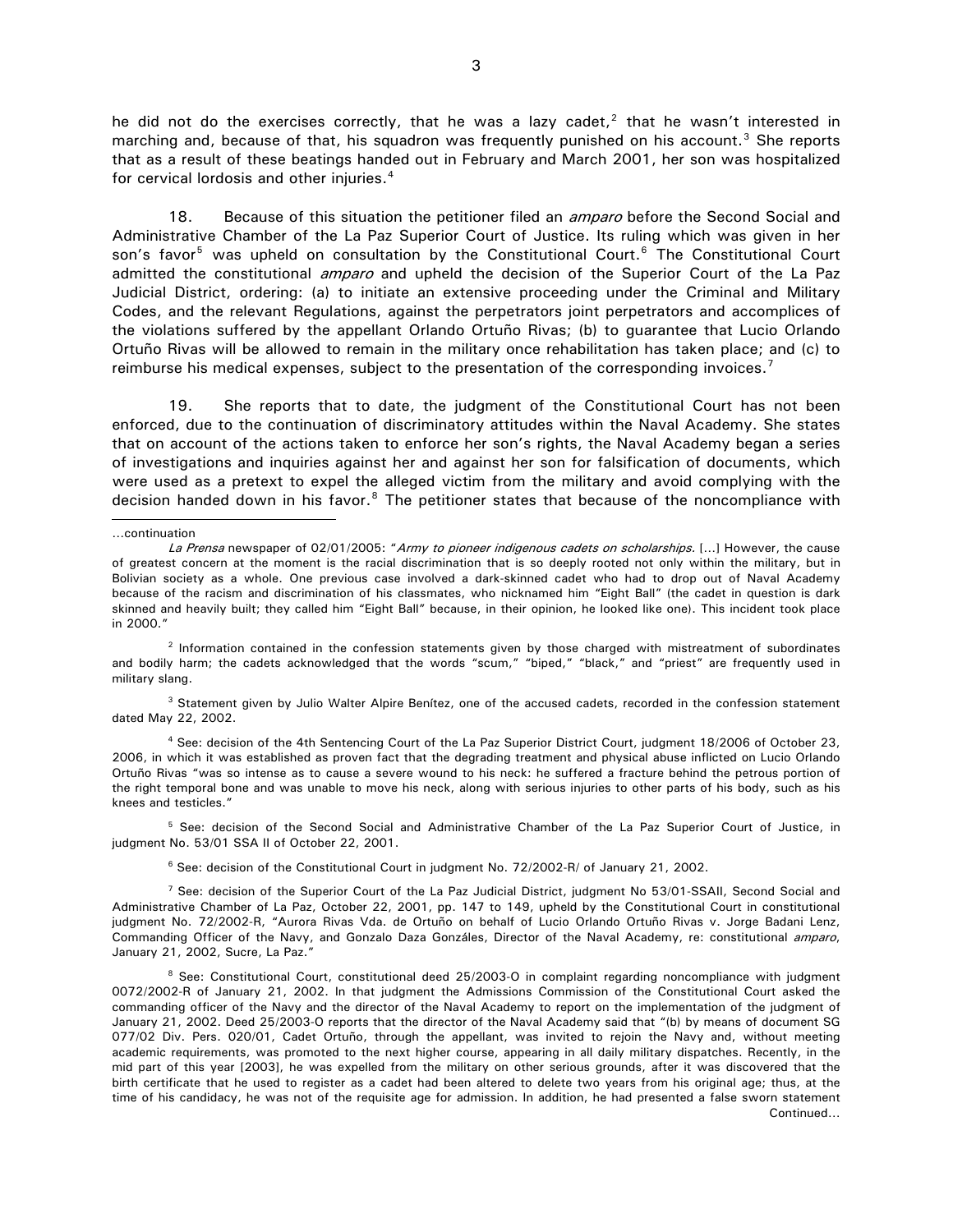the court rulings issued on behalf of her son, she has had to meet all his medical expenses, even though he still needs surgery on his testicles and nose and treatment for the hearing loss caused by the beatings he received.<sup>[9](#page-3-0)</sup> The petitioner claims that instead of complying with the court orders, the Naval Academy took reprisals against them, accusing them of the crimes of material falsehood, nonmaterial falsehood, and use of falsified documents<sup>10</sup> in the certification of her son's birth upon his entry to the Naval Academy, and in the falsification of a hospital bill.

20. The petitioner claims that in July 2006, she and her son were acquitted in the proceedings brought by the attorney of the Bolivian Navy for the crimes of material falsehood, nonmaterial falsehood, and use of falsified documents, $11$  which indicates the attitude of persecution and discrimination that the institution has displayed toward her and her son.

21. She states that on April 8 and June 25, 2002, the *amparo* court urged the commanding officer of the Navy and the director of the Naval Academy to comply with the constitutional resolutions and to refer the case documents to the Public Prosecution Service for the corresponding criminal action. She also reports that on February 19, 2003, the prosecutor adopted a resolution rejecting a complaint lodged by the petitioner against the commanding officer of the Navy and the director of the Naval Academy for the alleged offense of disobeying resolutions in habeas corpus and constitutional *amparo* proceedings, arguing that there was insufficient evidence on which to ground an accusation since, in his opinion, the incident did not take place and ordering the proceedings to be sent to the archive. The petitioner reports that she challenged this decision on March 21, 2003. On June 20, 2003, the petitioner lodged a complaint with the *amparo* court for noncompliance with resolution 374/02, which ordered the conveyance to the Public Prosecution Service of the case documents necessary to prosecute the respondents for the crimes of contempt and disobedience.

22. On November 7, 2003, the petitioner presented the Constitutional Court with a report of noncompliance with judgment 72/2002. In that filing, the petitioner requested that "compliance be given to Art. 118 of the Organic Law of the Armed Forces, in order to guarantee her son the treatment he requires, give him the immediate rank, and enable provision of the benefits owed to him by law. She also asked that the respondent authorities be urged to assume the costs of the operations and treatment her son immediately requires, as ordered by the final part of

…continuation

 $\overline{\phantom{0}}$ 

regarding his unmarried status, when the cadet had contracted marriage two years before his candidacy. (c) As regards the payment of their medical expenses, the appellants spared no effort in obtaining illicit economic benefits by falsifying invoices from private clinics that do not provide medical services in the specialties indicated on the invoices."

<span id="page-3-0"></span><sup>9</sup> Request for Expansion of Formal Charge lodged by the petitioner on April 25, 2005, with the Public Prosecution Service attached to the Financial Economic Division, referring to April 2005 medical certificates Nos. 1074107, 1074108, 1074109, 1072905, and 1072906, certifying that Cadet Lucio Orlando Ortuño was diagnosed with right-side rhinosclerosis with Grade I and Grade II deviation of the septum, chronic frontal sinusitis, contraction of the sternocleidomastoid muscle, chronic cervical lordosis of the neck, chronic pharyngoamygdalitis, hypoacusia in the left and right ears, sprained cervix, hydrocele of the right testicle, acute orchiepididymitis, neurosensory hypoacusia, and behavioral and personality trauma.

<span id="page-3-1"></span><sup>&</sup>lt;sup>10</sup> See: reference #7 of this Report, referring to the Public Prosecution Service's dismissal of the formal charge against the petitioner and her son in case no. 5798, in which Mrs. Aurora Rivas and Cadet Lucio Ortuño were accused of the crime of nonmaterial falsehood and use of falsified documents (birth certificate); and the formal charges in case No. PTJ 663/04, whereby the petitioner was accused of the crime of nonmaterial falsehood and use of falsified documents, involving the forgery of an invoice issued by the Santa Fe Clinic.

<span id="page-3-2"></span><sup>&</sup>lt;sup>11</sup> See: National Public Prosecution Service, La Paz District Prosecutor's Office, Resolution No. 81/06, July 20, 2006, ordering the acquittal of Aurora Carmen Rivas vda. De Ortuño and Lucio Orlando Ortuño Rivas in the proceedings brought against them for material falsehood, nonmaterial falsehood, and use of falsified documents on the grounds that "there is insufficient evidence to allow the undersigned Prosecutor to bring charges, in accordance with Art. 323 (3) of the Code of Criminal Procedure."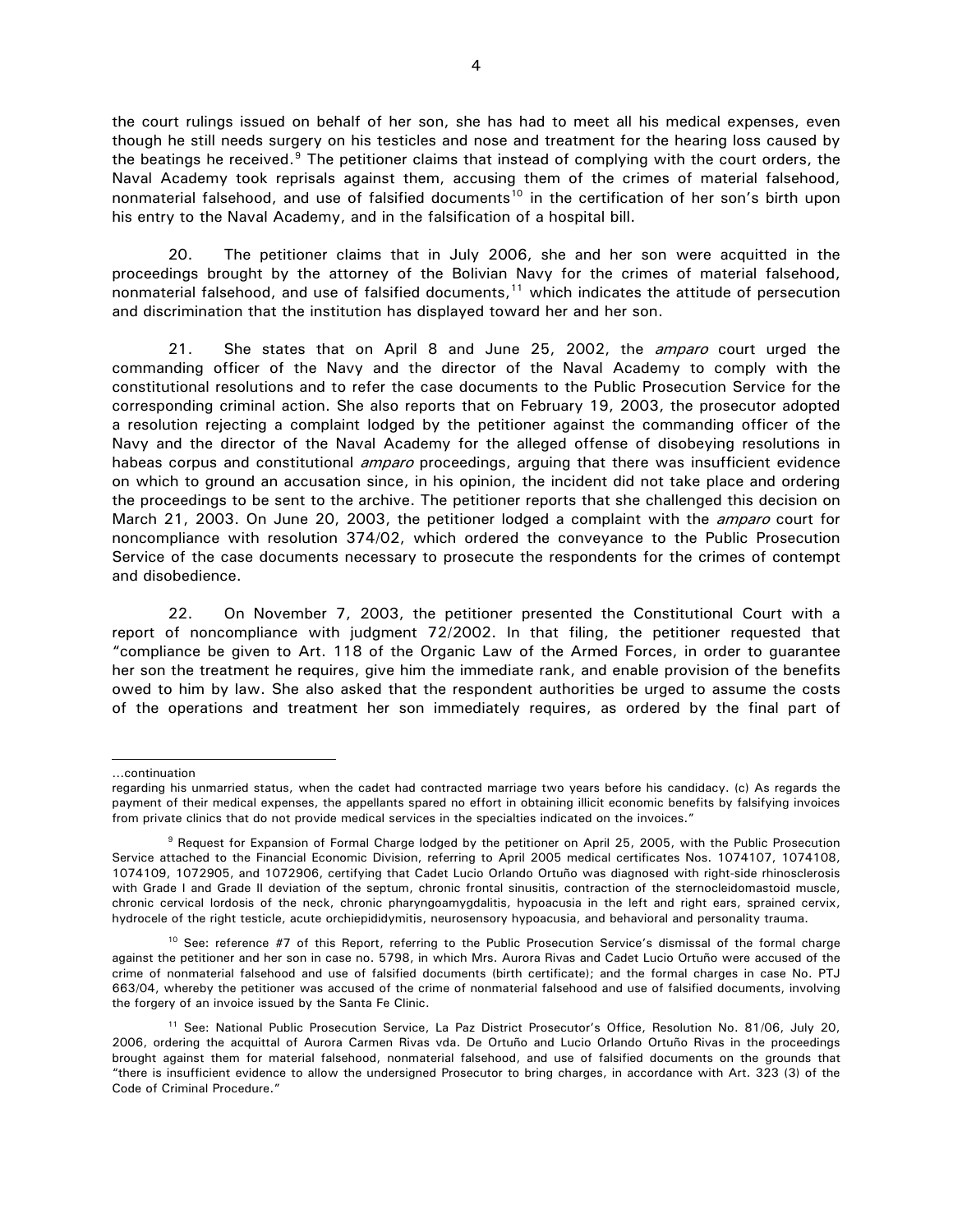paragraph (3) of the *amparo* court's resolution 53/01."<sup>[12](#page-4-0)</sup> In compliance with this deed, on December 19, 2003, the Constitutional Court ordered the La Paz Superior Court to instruct the respondent authorities, within the following ten days, to cover the amounts of the invoices submitted by the petitioner in reference to the cost of the emergency rehabilitation arising from the incidents underlying the remedy. $13$ 

23. Additionally, in a judgment of January 6, 2004, the Constitutional Court ordered the annulment of the resolution of October 27, 2003, handed down by the First Civil Chamber of the Superior Court of the La Paz Judicial District, and the referral of the case documents in order to resolve the objection lodged by the petitioner against the February 19, 2003, rejection of her complaint against the commanding officer of the Navy and the director of the Naval Academy for the alleged offenses of disobeying resolutions in habeas corpus and constitutional *amparo* proceedings (*supra* paragraph 21).<sup>[14](#page-4-2)</sup>

24. The additional information presented by the petitioner indicates that in judgment No. 18/2006 of October 23, 2006, the Fourth Court of the La Paz Judicial District found in the proven facts that "noncompliance with the judgment continued and continues to date," on the grounds that "the offense of noncompliance with resolutions in habeas corpus and constitutional amparo proceedings continues since the health of Lucio Orlando Rivas Ortuño has not been restored," finding the former commanding officer of the Navy and the former director of the Naval Academy guilty of the crime of disobeying resolutions in habeas corpus and constitutional *amparo* proceedings. The Fourth Court decided to punish the former commanding officer of the Navy and the former director of the Naval Academy with prison terms of two years, but it applied in their favor the judicial pardon provided for in Article 368 of the Code of Criminal Procedure on the grounds that the offense was committed on behalf of a corporate body and ruling that redress of

<span id="page-4-0"></span><sup>&</sup>lt;sup>12</sup> See: Constitutional Court, constitutional deed 25/2003-O: complaint of noncompliance with judgment 0072/2002-R of January 21, 2002.

<span id="page-4-1"></span><sup>&</sup>lt;sup>13</sup> Ibid. In Section II of the "Grounds" chapter of Resolution 25/2003-O, the Court analyzed the level of compliance with judgment SC0072/2002-R of January 21, 2002, finding that:

III. 2. The expanded proceedings ordered in the judgment against Julio Walter Alpire Benitez, Boris Gabriel Michel Calle, […] Gonzalo Mercado Maita, and Douglas Rioja Paredes were processed by the Permanent Court of Military Justice on October 22, 2003, which handed down an acquittal […] regarding which the remedies provided for in law can be filed; consequently, the respondents complied with the first instruction set out in the judgment issued in this remedy.

III. 3. With reference to Orlando Ortuño Rivas's remaining at the Naval Academy, it should be noted that the scope of the constitutional resolutions issued in this remedy hold true as long as the individual in question meets and complies with the regulations and requirements governing entry to and continued presence at the institution. However, noncompliance on the part of the respondent bodies cannot be argued when the individual represented by the appellant was dismissed from the Military Academy on the decision of the Superior Council when it was shown, subsequent to the remedy, that he failed to meet the entry requirements, in that he had contracted marriage prior to his admission to the Academy and had adulterated the date on the birth certificate he presented during the admission process, which can be seen in the documentary evidence of the corresponding administrative procedure that was pursued […].

III. 4. Finally, with respect to the expenses incurred […] it can be seen that the respondent authorities partially failed to comply with the resolutions set out in this remedy in that they did not cover the expenses incurred by the appellant in the rehabilitation of the individual represented by the person making the claim; and while verifying the authenticity and legality of the invoices is a matter of official responsibility, in no circumstance may that process be prolonged and thereby undermine the effectiveness of the rulings adopted under constitutional jurisdiction.

<span id="page-4-2"></span><sup>14</sup> See: Constitutional Court of Bolivia, constitutional judgment 0028/2004-R, in review of Resolution 38/03 of October 27, 2003, pp. 122 to 123, issued by the First Civil Chamber of the Superior Court of the La Paz Judicial District, in the constitutional *amparo* proceedings filed by Aurora Rivas de Ortuño on her own behalf and as the representative of Lucio Orlando Ortuño Rivas v. Corina Machicado Alarcón, La Paz District Prosecutor, claiming violation of their rights of juridical security and legal defense. Sucre, January 6, 2004.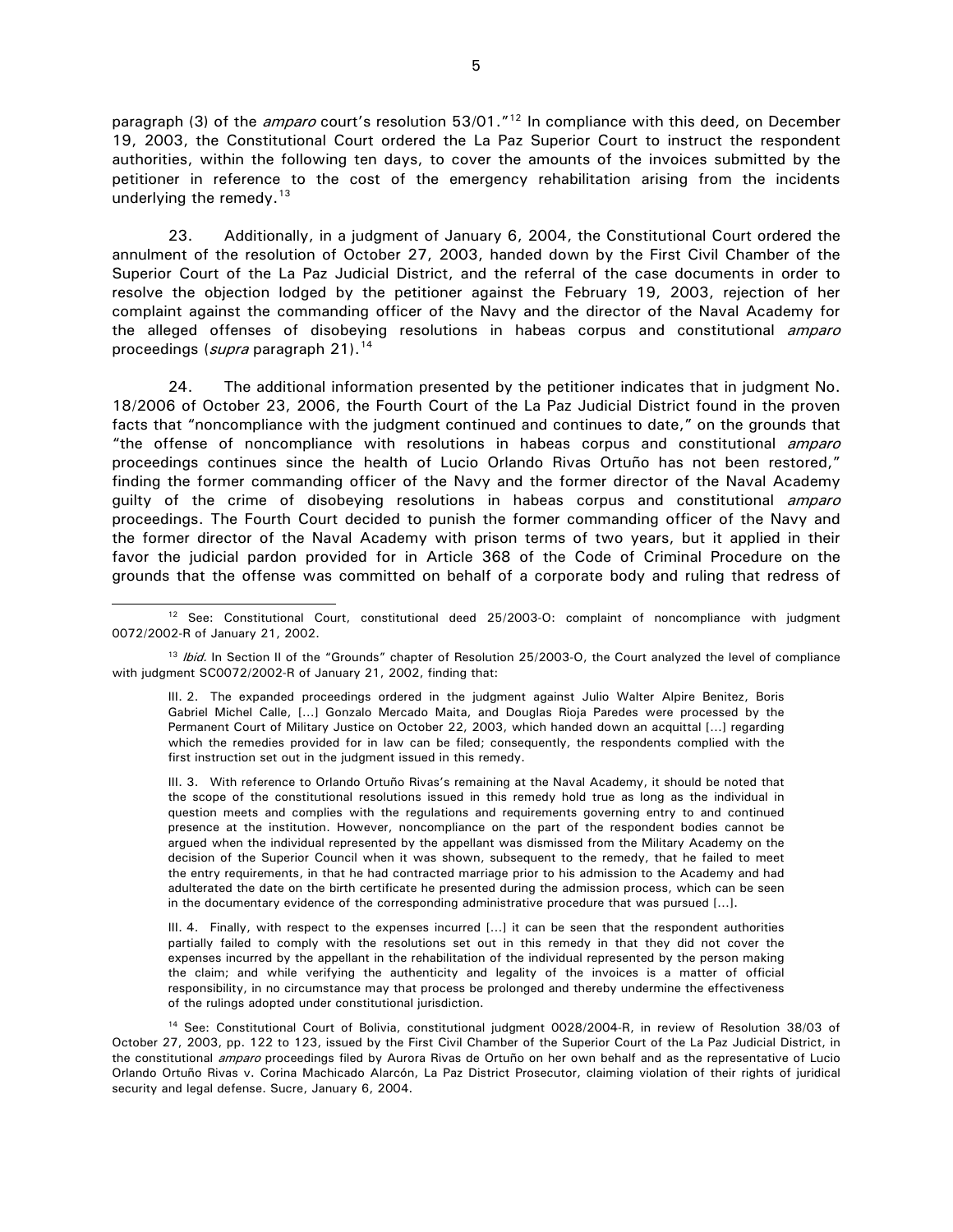the damage caused was consequently the responsibility of the Naval Academy, along with the trial costs. As of the drafting of this report, the Commission has no additional information indicating the Naval Academy's compliance with the judgments handed down on behalf of the alleged victim.

25. In light of the facts described above, the petitioner holds that the Bolivian State is responsible for failing to ensure the execution and observance of courts' rulings, and she believes that the incidents described constitute violations of the rights enshrined in Articles 1, 24, and 25 of the American Convention on Human Rights, together with violations of Articles II (right to equality before law) and XVIII (right to a fair trial) of the American Declaration of the Rights and Duties of Man, in that the situation did not arise because disciplinary offenses were committed (as the Naval Academy maintains) but because the cadets were racists and actively discriminated against her son on account of his dark skin color and because they believed he was incapable of meeting military standards.

26. The petitioner holds that in consideration of the foregoing claims, the petition meets the admissibility requirements set out in Article 46 of the American Convention regarding the exhaustion of domestic remedies.

#### **B. State**

 27. The reports submitted by the State request the petition to be declared inadmissible for not complying with the admissibility requirements. The State reports indicate that there are three remedies pending for exhaustion by the petitioner:

> The investigation that the Vice-Minister of Justice asked the Attorney General of the Republic to perform on December 15, 2004, regarding compliance with constitutional judgments 72/2002-R (January 21, 2002) and 028/2004-R (January 6, 2004); and the report that the Supreme Court of Justice was requested to prepare.

> The right of the complainant to lodge an appeal against Supreme Deed No. 7/2004, in which the Supreme Court of Military Justice decided to acquit the accused, pursuant to the Constitutional Court Law (No. 1836).

> The criminal action taken against the alleged victim and the petitioner for the crimes of nonmaterial falsehood and use of falsified documents.

 28. The Bolivian State concludes that the petition is inadmissible because it does not meet the requirements established in the Commission's Rules of Procedure.

## **IV. ANALYSIS OF COMPETENCE AND ADMISSIBILITY**

#### **A. Competence of the Commission** *ratione materiae, ratione personae, ratione temporis,*  **and** *ratione loci*

29. The petitioner has *locus standi* for presenting petitions, in accordance with Article 44 of the Convention. The petition identifies, as the alleged victims, individuals whose rights under the Convention the Republic of Bolivia has agreed to respect and ensure. As regards the State, Bolivia has been a state party to the American Convention since July 19, 1979, when it deposited the corresponding instrument of ratification. The petitioner describes acts or omissions that can be directly ascribed to the State. The Commission therefore believes it is competent *ratione personae*.

30. The Commission is competent *ratione temporis*, since the incidents alleged in the petition occurred when the obligation of respecting and ensuring the rights protected by the American Convention was already in force for the State.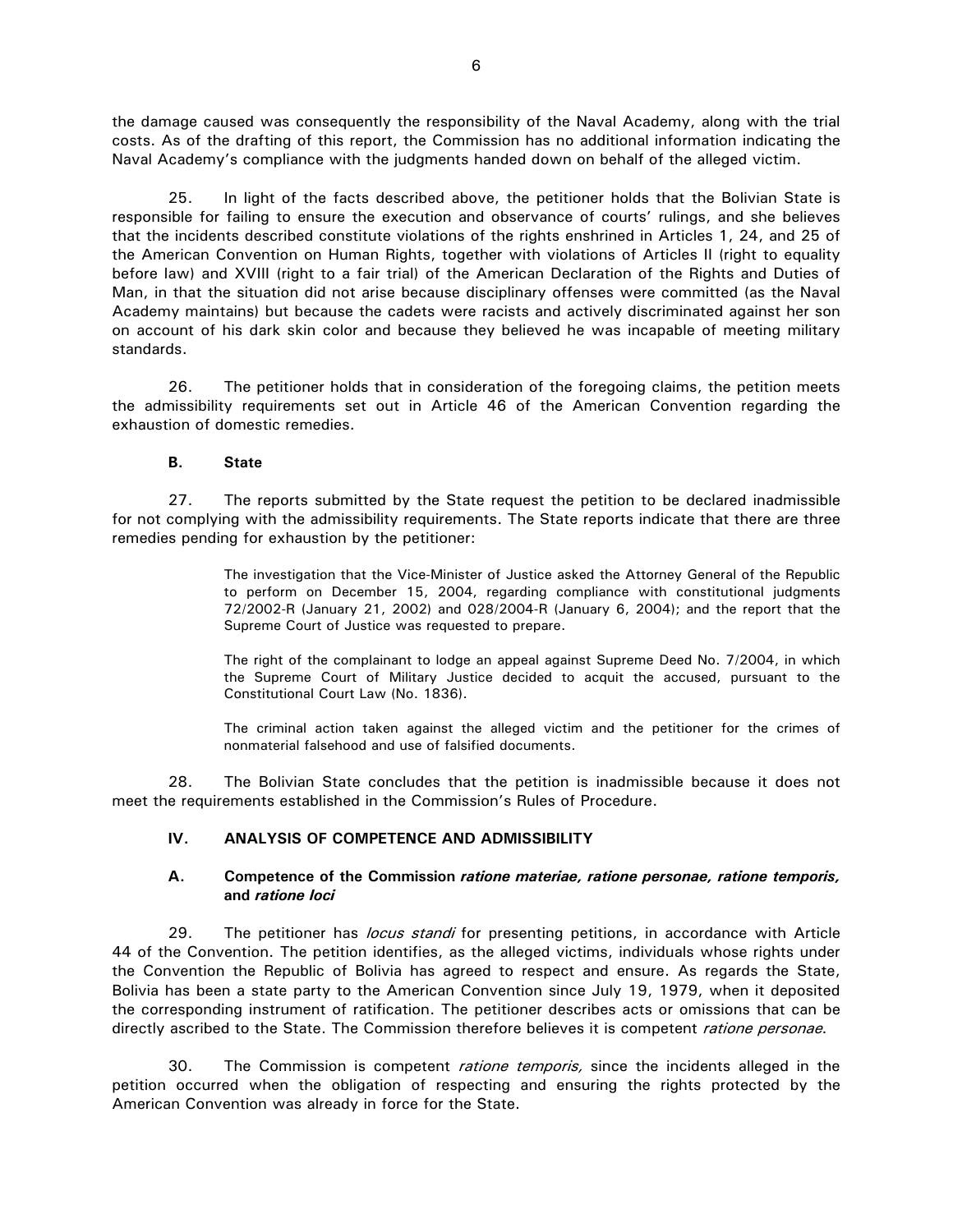31. The Commission has competence *ratione loci* to hear the petition since it alleges violations of rights protected by the American Convention occurring within the territory of a state party.

32. As regards competence *ratione materiae*, the IACHR notes that the petitioner holds that the State violated the rights enshrined in Articles 24 and 25 of the American Convention on Human Rights and in Articles II and XVIII of the American Declaration, with respect to the alleged victim and his next-of-kin.

33. In this regard the Commission reiterates that once the Convention has come into force for a State, the Convention and not the Declaration becomes the primary source of law applicable by the Commission.<sup>[15](#page-6-0)</sup> Thus, the right to equality before the law (Article II) and the right to a fair trial (Article XVIII) enshrined in the Declaration are subsumed by the provisions that protect those rights in Articles 24 and 25, respectively, of the Convention. Consequently, as regards those violations of the Declaration, the Commission shall make exclusive reference to the terms of the Convention.

34. In the case at hand, the Commission believes it has competence *ratione materiae* regarding the claimed alleged violations of the right to judicial protection under Article 25 of the American Convention and the right to equal protection under Article 24.

## **B. Admissibility requirements**

## **1. Exhaustion of domestic remedies**

35. The petition addresses the Naval Academy's noncompliance with the court rulings issued by the Second Social and Administrative Chamber of the Superior Court of Justice of La Paz on October 22, 2001, and upheld on consultation by the Constitutional Court in a judgment of January 21, 2002. The petitioner holds that the decision should have been executed automatically and that, consequently, it was not the responsibility of the complainant to begin another action or pursue another remedy in order to request its implementation. However, in order to challenge the noncompliance of the decision, the petitioner filed a criminal suit for contempt in order to punish those officials who refused to abide by the orders of the *amparo* judges.

36. The State maintains that domestic remedies have not been exhausted on account of the three actions, listed in paragraph 28 of this report, which are still pending resolution. The Commission has consistently maintained that a State wishing to argue non exhaustion must meet the burden of proving that there are still domestic remedies to be exhausted and that those remedies are adequate and effective.<sup>[16](#page-6-1)</sup>

37. The IACHR believes that the State's arguments are groundless since these actions are independent of the failure to execute the *amparo* judgments issued by the Bolivian domestic courts and described in paragraph 25 of this report. Thus, the IACHR reiterates that the adequate and effective remedy for asserting the rights of the alleged victims in this case under Bolivian law is

<span id="page-6-0"></span><sup>&</sup>lt;sup>15</sup> IACHR, Report Nº 3/01 (Admissibility), Case 11.670, Amilcar Menéndez, Juan Manuel Caride et al. (Social Security System), Argentina, January 19 2001, paragraphs 41 et seq.

<span id="page-6-1"></span><sup>&</sup>lt;sup>16</sup> IACHR, Report Nº 60/03 (Admissibility), Petition 12.108, Marcel Claude Reyes et al., Chile, October 10, 2003, paragraph 51; IACHR, Annual Report 2000, Report Nº 2/01, Case 11.280, Juan Carlos Bayarri, Argentina, January 19, 2001, paragraph 30.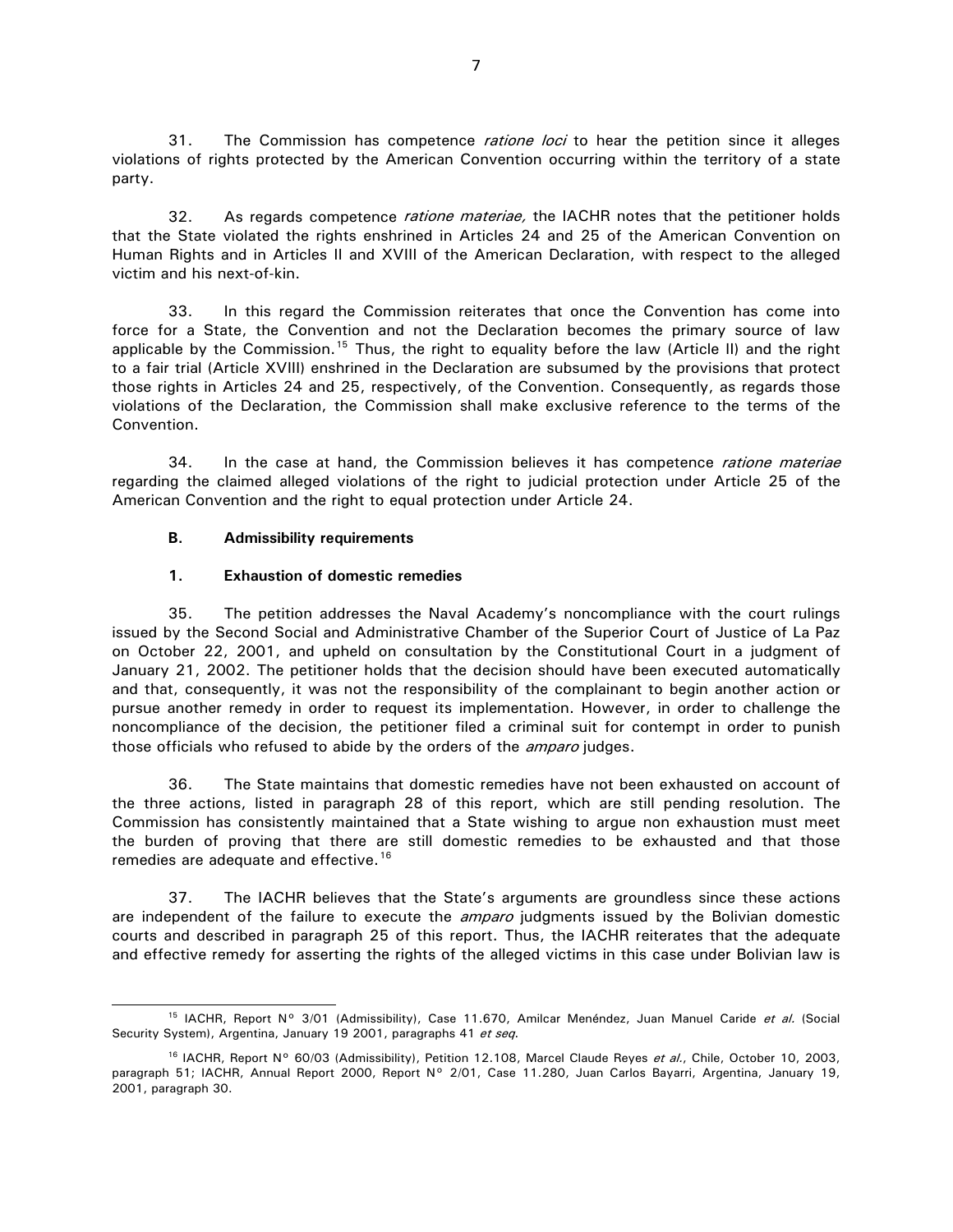the constitutional *amparo* enshrined in the national Constitution<sup>[17](#page-7-0)</sup> that was resolved in their favor. In this case, the *amparo* suit was filed by the petitioner, argued, and decided on by the competent courts in two separate instances. The exhaustion of the action was confirmed with the decision of the Constitutional Court approving the reviewed resolution adopted by the Second Social and Administrative Chamber of the Superior Court of the La Paz Judicial District.

38. Additionally, on November 7, 2003 the petitioner interposed a noncompliance memorandum of the 72/2002 Sentence before the Constitutional Tribunal which was ruled in her favor, decision which has not being execute yet.

39. Consequently, the Commission concludes that the petitioner in the case at hand did exhaust the adequate and effective remedy available to her for righting the violated legal situation, thereby meeting the terms of Article 46(1)(a) of the American Convention and Article 31 of the Commission's Rules of Procedure.

#### **2. Filing period**

40. As regards the requirement set forth in Article  $46(1)(b)$  of the Convention – that a petition must be lodged within six months from the date on which the alleged victim was notified of the final judgment exhausting domestic remedies – the Commission reiterates its doctrine whereby:

noncompliance with an unappealable judgment constitutes a continued violation by States that persists as a permanent infraction of the right to effective judicial protection established by Article 25 of the Convention. Therefore, in such cases, the requirement concerning the deadline for the submission of petitions stipulated in Article 46(1)(b) of the American Convention need not be observed.<sup>[18](#page-7-1)</sup>

The authority or person against whom the writ is filed shall be summoned in the form specified in the preceding article in order to provide information and present, if applicable, the action taken on the alleged event, within a maximum of 48 hours.

The prior rulings of the judicial authority and the final decision granting *amparo* shall be carried out immediately and without observations, and in case of resistance, the provisions of the preceding article shall apply.

<span id="page-7-0"></span><sup>&</sup>lt;sup>17</sup> Article 19 of the Constitution of Bolivia provides as follows:

In addition to the right of habeas corpus established in the preceding article, there shall be a recourse of amparo against illegal acts or undue omissions by public officials or private individuals that restrict, deny, or threaten to restrict the rights and guarantees of persons recognized in this Constitution and in law.

A writ of amparo may be entered by the person believing himself to be aggrieved or by another person on his behalf, with sufficient power of attorney, before the Superior Courts of the department capitals and before District Judges in the provinces, and shall be processed in a very summary fashion. The Public Prosecution Service may also enter a writ of *amparo* on an ex officio basis when the affected individual has not done so or cannot do so.

The final ruling shall be handed down at a public hearing immediately upon receipt of the testimony of the accused, and failing that, it shall be given on the basis of evidence offered by the person filing the claim. The judicial authority shall examine the competence of the public official or the acts of the private individual, and should he find the accusation to be true, shall grant the *amparo* requested, provided there is no other means or legal recourse for the immediate protection of the rights and guarantees that have been restricted, suppressed or threatened. That authority shall submit, ex officio, its ruling to the Supreme Court of Justice within 24 hours, for review.

<span id="page-7-1"></span><sup>&</sup>lt;sup>18</sup> IACHR, Report N° 89/99 (Admissibility), Case 12.034, Carlos Torres Benvenuto et al., Peru, paragraphs 22 and 23; IACHR, Report N° 75/99 (Admissibility), Case 11.800, Cabrejos Bernuy, Peru, paragraph 22; and IACHR, Report N° 85/01 (Admissibility), Case 12.084, Workers of the Metropolitan Municipality of Lima and the Municipal Services Company of Lima, Peru, October 10, 2001.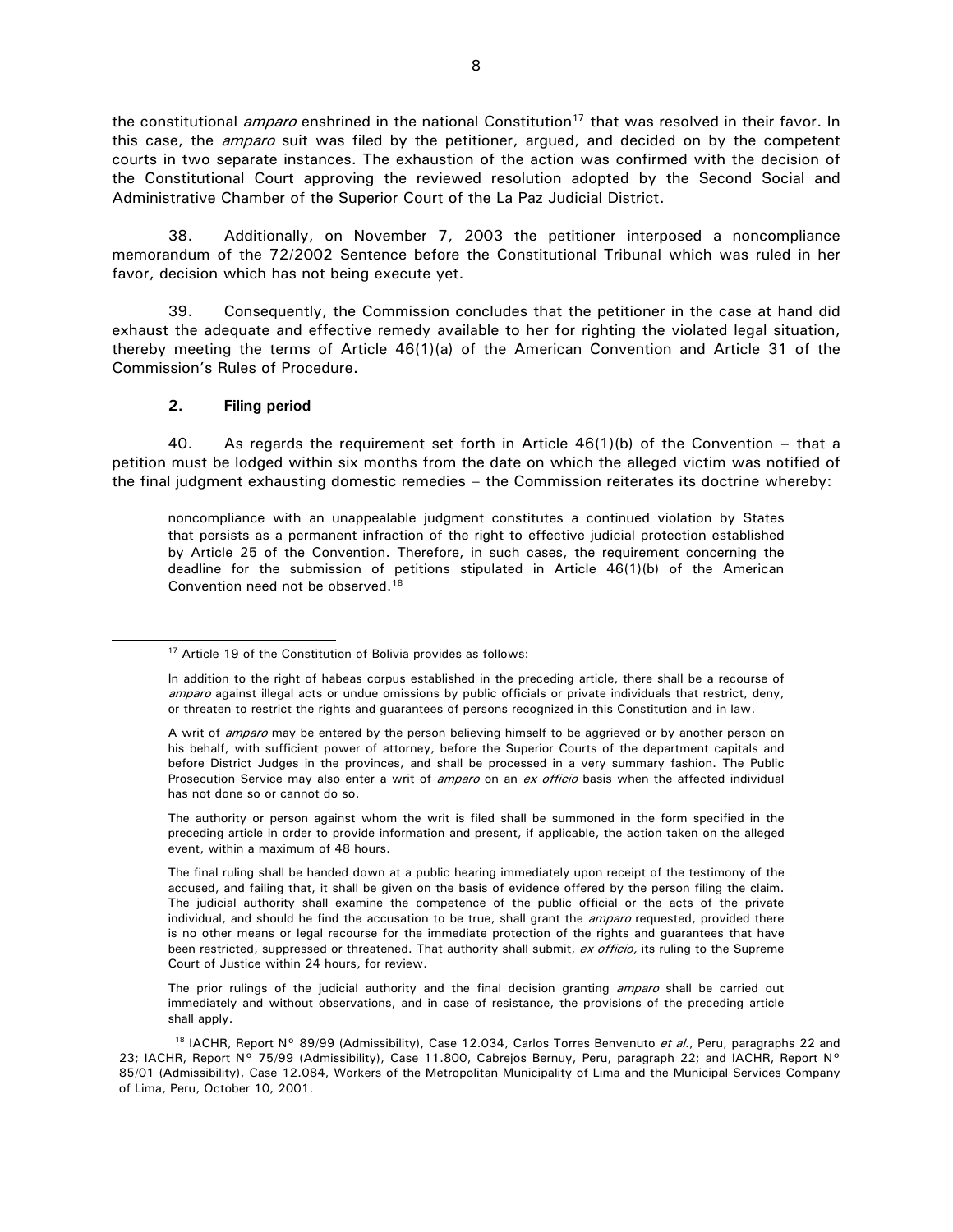40. Pursuant to the above, the requirement regarding the timeliness of the petition set out in Article 46(1)(b) of the American Convention is not applicable in the case at hand, in which the IACHR is being asked to analyze the alleged ongoing failure to execute decisions handed down by the Second Social and Administrative Chamber of the Superior Court of Justice of La Paz, on October 22, 2001, and upheld on consultation by the Constitutional Court in a constitutional judgment of January 21, 2002. In this connection, the Commission believes that the petition at hand was lodged within a reasonable time, pursuant to Article 32 of its Rules of Procedure, the content of which is equivalent to that of Article 38 of the Regulations in force at the time the complaint was lodged.

# **3. Duplication of proceedings and** *res judicata*

 41. The file for the instant case contains no information to indicate that the matter at hand is pending in any other international settlement proceeding or has been previously examined by the Inter-American Commission.

# **4. Characterization of the alleged facts**

42. Article 47(b) of the Convention states that the Commission shall declare inadmissible any petition or communication that "does not state facts that tend to establish a violation of the rights guaranteed by this Convention." The Commission believes that facts described by the petitioners in Section III of this Report could, prima facie, tend to establish violations of Article 25(2)(c) of the American Convention, in conjunction with the obligations set forth in Article 1(1) thereof. Therefore, and without prejudging the merits of the case, the Commission finds that the noncompliance with the court orders handed down by the domestic courts in support of ensuring that judicial decisions are obeyed and implemented could tend to establish a violation of Article 25 of the American Convention.

43. Furthermore, the Commission believes the petitioner's claim that the noncompliance with the court rulings is related to the continued existence of a discriminatory attitude demands a rigorous examination and describes a situation that could tend to establish a violation of the rights protected by Article 24 of the American Convention, in conjunction with the nondiscrimination clause included in Article 1(1) thereof. The Commission will therefore defer its analysis of those allegations until it reaches a decision on the merits of the case.

44. The Commission believes that the petitioners' claims set out facts that, if proven true, could tend to establish a violation of the right to judicial protection enshrined in Articles 24 and 25(2)(c) of the American Convention, along with the obligation to respect rights set out in Article 1(1) thereof. Consequently, the IACHR concludes that the case is admissible pursuant to the provisions of Article 47(b). Based on the foregoing considerations of fact and law, and without prejudging the merits of the case,

# **V. CONCLUSIONS**

 45. The Commission concludes that the case is admissible and that it has competence to examine the claims lodged by the petitioner regarding the alleged violation of Articles 24 and 25(2)(c) of the Convention, in conjunction with Article 1(1) thereof, in accordance with the requirements set out in Articles 46 and 47 of the American Convention.

 46. Based on the foregoing considerations of fact and law, and without prejudging the merits of the case,